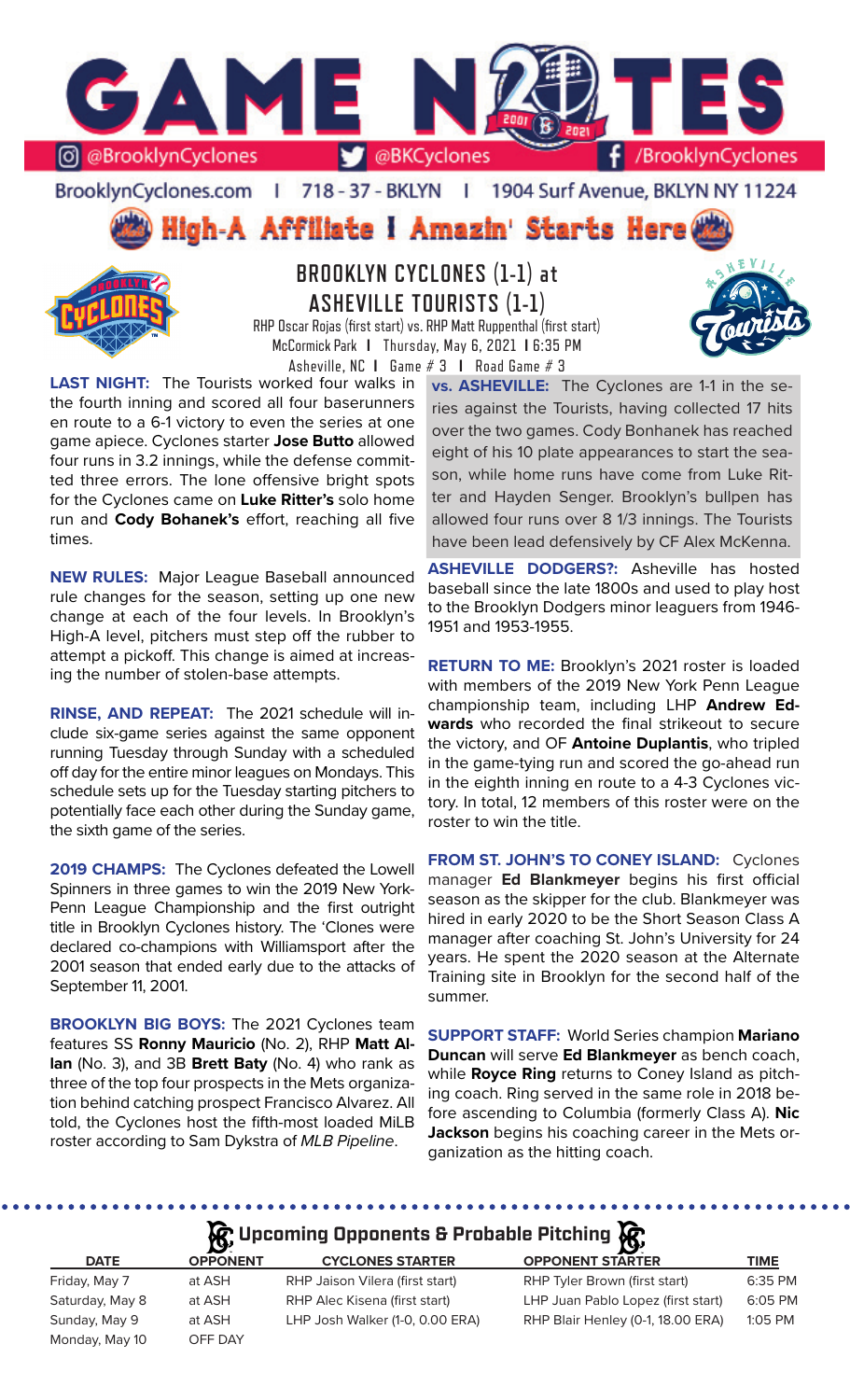# **MAY 6 AT ASHEVILLE STARTING PITCHER PAGE 2** # 25 # 25 JOSE CARLOS MEDINA JOSE CARLOS MEDINA LHP LHP # 30 OSCAR ROJAS LHP **Height:** 5-11 **Weight:** 200 **Bats**: Right **Throws**: Right **Date of Birth:** May 5, 1999 **Age**: 22 **Hometown:** Guanajuato, Mexico **How Obtained:** Signed as international free agent May 23, 2017

**DATE DPP DEC IPPP DEC IPPP Brooklyn Cyclones**<br>
<u>DATE</u> OPP DEC IPP H R ER BB K HR AVG</u> **LONG TIME COMING:** Oscar Rojas pitches for the first time to injury and the 2020 season due to the coronavirus shutdown.



**BIRTHDAY BOY:** Yesterday, Oscar celebrated his 22nd birthday. Because he has never played for a full-season squad, he has never pitched on or around his birthday as a professional. Famous baseball May 5 birthdays include Willie Mays and Jose Altuve, while Danielle Fishel aka Topanga Lawrence from *Boy Meets World* and Adele share that birthday.

**FOREIGN EXPERIENCE:** Despite a 2019 season of injury, Rojas pitched 35 1/3 innings for the Algodoneros de Guasave in the Mexican Pacific Winter League in 2020. He was the youngest player on the team by an average of seven years. He pitched in 13 games, starting six, compiling a 2.55 ERA with 22 strikeouts and 20 walks over 35.1 innings.

**TOUGHEST MiLB TEST:** Rojas takes the ball tonight at the High-A level, having never pitched higher than Rookie-Advanced Kingsport in Minor League Baseball. In fact, Rojas had only pitched two games with the Rookie-Advanced Kingsport Mets in 2018.

**COMPLEX:** Rojas has spent the majority of his time in the states pitching with the GCL Mets. 42.1 of his 83.1 innings with the Mets came at the complex level.

| 2021 Season |                                        | Career                                              |
|-------------|----------------------------------------|-----------------------------------------------------|
|             | <b>Strikeouts</b>                      | 9 (7/17/18 at GCL Cardinals)                        |
|             | <b>Double Digit K Games</b>            | None                                                |
|             | <b>High Hits, Game</b>                 | 9 (7/29/18 at GCL Marlins)                          |
|             | <b>High HR, Game</b>                   | 1 (3x, last: 8/17/18 at Pulaski)                    |
|             | <b>High Runs, Game</b>                 | 5 (7/19/18 at GCL Marlins)                          |
|             | <b>High Walks, Game</b>                | 3 (2x, 7/30/18 vs. GCL Nats)                        |
|             | the order of a Plant to the Company of | $C \bigcap (7M7M0 \bigcap C)$ $C \bigcap (C \cup C$ |

 **Complete Games** None  **Shutouts** None

**BUTTO'S SEASON AND CAREER HIGHS**

ulaski)<br><sub>I'</sub>lins)<br>. Nats) **Is Pitched, Game** 6.0 (7/17/18 @ GCL Cards)<br> **Innings Pitches** Mone<br> **Shutouts** None

|             |   | <b>CATCHER ERA</b> |            |      |
|-------------|---|--------------------|------------|------|
| <b>NAME</b> | G | ER                 | <b>INN</b> | ERA  |
| Mena        |   |                    |            |      |
| Senger      |   | 2                  | 9          | 2.00 |
| Uriarte     |   | 6                  | 8          | 6.75 |

| 'CYCLONES STARTING PITCHER BREAKDOWN                       |    |                                               |   |     |         |  |  |  |
|------------------------------------------------------------|----|-----------------------------------------------|---|-----|---------|--|--|--|
| <b>STARTER</b>                                             | GS | Quality Starts Run Support RS/Start BC Record |   |     |         |  |  |  |
| Allan, Matt<br>Butto, Jose<br>Kisena, Alec<br>Rojas, Oscar |    | $\Omega$                                      |   | 1.0 | $O-1$   |  |  |  |
| Vilera, Jaison<br>Walker, Josh                             |    | Ω                                             | 8 | 8.0 | $1 - 0$ |  |  |  |

| BROOKLYN CYCLONES PITCHING BREAKDOWN. |     |            |      |     |   |    |                |    |           |            |              |         |            |      |    |   |    |    |    |           |            |
|---------------------------------------|-----|------------|------|-----|---|----|----------------|----|-----------|------------|--------------|---------|------------|------|----|---|----|----|----|-----------|------------|
|                                       | W-L | <b>ERA</b> | ΙP   | н   | R | ER | ВB             |    | <b>HR</b> | <b>AVG</b> |              | W-L     | <b>ERA</b> | ΙP   | н  | R | ER | BB | ĸ  | <b>HR</b> | <b>AVG</b> |
| <b>STARTERS</b>                       | 1-1 | 4.15       | 8.2  |     |   |    | 4              | 13 |           | .100       | <b>HOME</b>  | 0-0     | 0.00       |      |    |   |    |    |    |           | .000       |
| <b>RELIEVERS</b>                      | 0-0 | 4.32       | 8.1  |     |   |    | $\overline{4}$ | 12 |           | .235       | <b>ROAD</b>  | 1-1     | 4.24       |      |    | 8 | 8  | 8  | 25 |           | .172       |
| <b>TOTAL</b>                          | 1-1 | 4.24       | 17.0 | -11 | 8 | 8  | 8              | 25 |           | .172       | <b>TOTAL</b> | $1 - 1$ | 4.24       | 17.0 | 11 | 8 | 8  | 8  | 25 | 2         | .172       |
|                                       |     |            |      |     |   |    |                |    |           | BUL        | LPEN NOTES   |         |            |      |    |   |    |    |    |           |            |

-Brooklyn relievers have allowed four runs over 8 1/3 innings, but have struck out batters at a 27.0 K/9 clip

-Relievers that have not seen action include: RHP Nick MacDonald, RHP Brian Metoyer, and RHP Michel Otanez who is a Top 30 Prospect according to *MLB Pipeline*.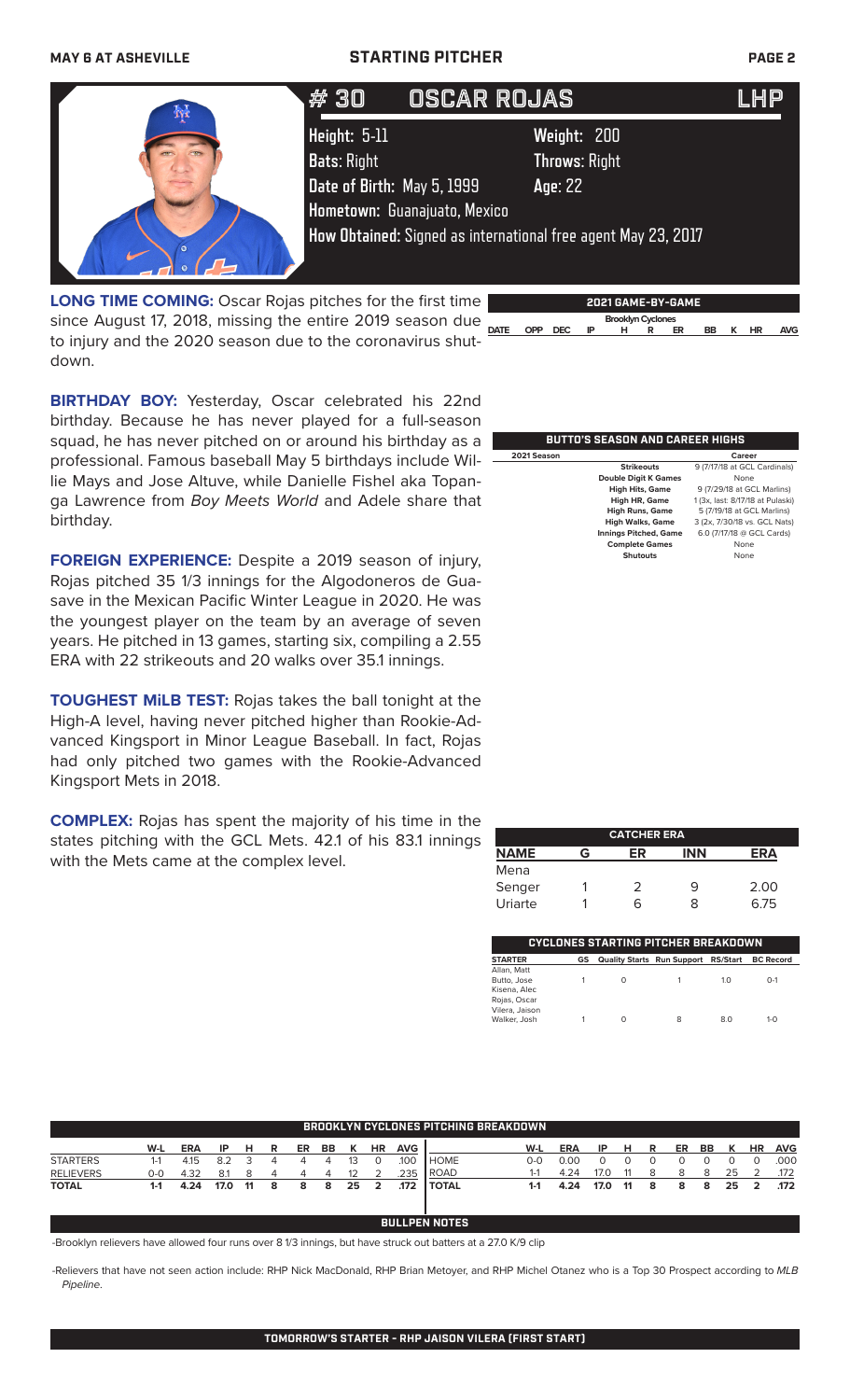| <b>MAY 6 AT ASHEVILLE</b>                                           |                                                  | <b>BATTING PAGES</b>                                                                                                                                                                                                                                                                     | <b>PAGE 3</b>                                                                                                               |
|---------------------------------------------------------------------|--------------------------------------------------|------------------------------------------------------------------------------------------------------------------------------------------------------------------------------------------------------------------------------------------------------------------------------------------|-----------------------------------------------------------------------------------------------------------------------------|
| # 22 BRETT BATY - INF                                               |                                                  |                                                                                                                                                                                                                                                                                          | .333, 0 HR, 3 RBI, .534 wOBA, wRC+ 214                                                                                      |
| <b>Last Game: 0-3. 3 BB</b><br><b>RISP:</b> $2-5$ (.400)<br>Streak: | Home:<br><b>Road: 2-7</b><br><b>vs. ASH: 2-7</b> | Last HR:<br>Multi-Hit Games: 1(5/4 at Asheville)<br>Multi-RBI Games: 1(5/4 at Asheville)                                                                                                                                                                                                 | Season High, Hits: 2 (5/4 at Asheville)<br>Season High, Runs:<br>Season High, RBI: 3 (5/4 at Asheville)<br>Season High, SB: |
|                                                                     |                                                  | • Enters his third year in the Mets organizationRated as the No. 4 prospect in the Mets system and the No. 94 prospect in baseball according to MLB Pipeline<br>• Earned a non-roster invitation to Spring Training in 2021, collecting a double and a single in 10 games and 10 at-bats |                                                                                                                             |

• Joined the Alternate Training Site in Brooklyn in 2020

Spent the majority of his first pro season with Kingsport (R) before a promotion to Brooklyn to finish the 2019 season, winning the league title with the Cyclones

| • Committed to the University of Texas before signing with the Mets |                     |                                             |                                                |
|---------------------------------------------------------------------|---------------------|---------------------------------------------|------------------------------------------------|
| $\#3$ CODY BOHANEK - INF                                            |                     |                                             | .667. O HR. O RBI. .694 wOBA. wRC+ 312         |
| Last Game: 3-3, BB, HBP                                             | Home:               | Last HR:                                    | <b>Season High, Hits: 3 (5/5 at Asheville)</b> |
| $RISP: 0-0$                                                         | <b>Road: 4-6</b>    | <b>Multi-Hit Games: 1(5/5 at Asheville)</b> | <b>Season High, Runs:</b> 2 (5/4 at Asheville) |
| <b>Streak:</b> $2 G (4-6)$                                          | <b>vs. ASH: 4-6</b> | <b>Multi-RBI Games:</b>                     | Seaon High, RBI:                               |
|                                                                     |                     |                                             | Season High, SB:                               |

- Enters his third year in the Mets organization and his fifth as a professional...Traded from Houston to the Mets in January of 2019 along with 3B J.D. Davis in exchange for OF Ross Adolph, INF Luis Santana, and C Scott Manea
- Spent the majority of his 2019 campaign with St. Lucie, stroking a career-high five home runs in a career-most 99 games
- Called up to Double-A Binghamton in August 2019 and played eight games...Has played at every level entering 2021 • Originally drafted by Houston in the 30th round of the 2017 MLB Draft.

| #8<br><b>ANTOINE DUPLANTIS - OF</b> |                     | . .000, 0 HR, 0 RBI, .076 w0BA, wRC+ -67 <sup>1</sup> |                    |
|-------------------------------------|---------------------|-------------------------------------------------------|--------------------|
| Last Game: 0-5                      | Home:               | Last HR:                                              | Season High, Hits: |
| $RISP: 0-2$                         | Road: $0-9$         | <b>Multi-Hit Games:</b>                               | Season High, Runs: |
| Streak:                             | <b>vs. ASH: 0-9</b> | <b>Multi-RBI Games:</b>                               | Season High, RBI:  |
|                                     |                     |                                                       | Season High, SB:   |

• Enters his third year in the Mets organization...Spent his draft year with Brooklyn and scored the game-winning run against Lowell in the 2019 NYPL Championship • Recorded eight outfield assists in 47 games to lead Brooklyn

- 
- Finished his LSU career with 359 hits, most in school history and second-most in SEC history behind Cyclones outfielder Jake Mangum (383 hits)...Never finished a season at LSU hitting lower than .316
- Drafted in the 19th round by Cleveland in 2018 but did not sign...Brother, Armond, holds the world record in the pole vault with a height of 6.18 meters.

| # 20  JOE GENORD - INF |                     |                         | .200, 0 HR, 0 RBI, .259 w0BA, wRC+ 50         |
|------------------------|---------------------|-------------------------|-----------------------------------------------|
| Last Game: DNP         | Home:               | Last HR:                | <b>Season High, Hits: 1(5/4 at Asheville)</b> |
| $RISP: 0-2$            | <b>Road: 1-5</b>    | <b>Multi-Hit Games:</b> | Season High, Runs:                            |
| Streak:                | <b>vs. ASH: 1-5</b> | <b>Multi-RBI Games:</b> | Season High, RBI:                             |
|                        |                     |                         | Season High, SB:                              |

• Enters his third year in the Mets organization...Named to the NYPL All-Star team and won a league title with Brooklyn in 2019

• Led the Cyclones with nine home runs and 44 RBIs...Earned Player of the Week honors with the Cyclones during the week of July 7.

- Two-time All-AAC honoree who led USF in home runs in each of his three seasons
- Also drafted by the Los Angeles Dodgers in the 19th round of the 2015 draft.

| #15 JAKE MANGUM - OF |          |                         | .000, 0 HR, 0 RBI, .000 w0BA, wRC+ -- |
|----------------------|----------|-------------------------|---------------------------------------|
| Last Game: DNP       | Home:    | Last HR:                | Season High, Hits:                    |
| <b>RISP:</b>         | Road:    | <b>Multi-Hit Games:</b> | Season High, Runs:                    |
| Streak:              | vs. ASH: | <b>Multi-RBI Games:</b> | Season High, RBI:                     |
|                      |          |                         | Season High, SB:                      |

• Enters his third year in the Mets organization...Led the Brooklyn Cyclones with 17 stolen bases and 10 HBP in 2019, winning a league title

- SEC and Mississippi State hits king, finishing his career with 383 hits and the 4th-most in NCAA history...Won SEC Freshman of the Year award in 2016 • Previously drafted by the Mets (32nd, 2018) and the Yankees (30th, 2017)
- Father, John, played nine seasons as a defensive back with the Chicago Bears

| #2<br>RONNY MAURICIO - INF    |                           |                                                         | . .333, O HR, O RBI, .437 wOBA, wRC+ 154 '                                                |
|-------------------------------|---------------------------|---------------------------------------------------------|-------------------------------------------------------------------------------------------|
| Last Game: 1-5<br>$RISP: 0-2$ | Home:<br><b>Road: 3-9</b> | Last HR:<br><b>Multi-Hit Games: 1(5/4 at Asheville)</b> | Season High, Hits: 2 (5/4 at Asheville)<br><b>Season High, Runs:</b> 2 (5/4 at Asheville) |
| <b>Streak:</b> 2 G (3-9)      | <b>vs. ASH: 3-9</b>       | <b>Multi-RBI Games:</b>                                 | Seaon High, RBI:<br>Season High, SB:                                                      |

- Enters his fifth year in the Mets organization...Rated as the No. 2 prospect in the Mets system and the No. 58 prospect in baseball according to *MLB Pipeline* • Non-roster invitee to Spring Training for the third consecutive season...Spent 2020 at the Mets Alternate Site and had one at-bat with the Tigres del Licey in the Dominican Winter League
- Named a South Atlantic League mid-season All-Star with Columbia (A) in 2019
- Won the 2018 GCL Mets Sterling Award, given to the team's most valuable player...Signed with the Mets as a 16-year-old.

|                       |          |                         | .000, O HR, O RBI, .000 wOBA, wRC+ -- |
|-----------------------|----------|-------------------------|---------------------------------------|
| <b>Last Game: DNP</b> | Home:    | Last HR:                | Season High, Hits:                    |
| <b>RISP:</b>          | Road:    | <b>Multi-Hit Games:</b> | Season High, Runs:                    |
| Streak:               | vs. ASH: | <b>Multi-RBI Games:</b> | Season High, RBI:                     |
|                       |          |                         | Season High, SB:                      |

Enters his sixth year in the Mets organization

• Won a 2019 NYPL Championship with Brooklyn, posting his best offensive season as a professional, posting career highs in batting average, hits, home runs, RBIs, and runs

• Has caught 81% of would-be base stealers (51 of 81) in his previous four seasons in the system.

|                               |                         | . .000, 0 HR, 0 RBI, .190 w0BA, wRC+ 9 ' |
|-------------------------------|-------------------------|------------------------------------------|
| Home:                         | Last HR:                | Season High, Hits:                       |
| Road: $0-3$                   | <b>Multi-Hit Games:</b> | Season High, Runs:                       |
| <b>vs. ASH: 0-3</b>           | <b>Multi-RBI Games:</b> | Season High, RBI:                        |
|                               |                         | Season High, SB:                         |
| Last Game: DNP<br>$RISP: 0-2$ | #12 GERSON MOLINA - OF  |                                          |

• Enters his fourth season in the Mets organization, having played just one season

• Played 93 games with the Columbia Fireflies (A) in 2019...Struck out 106 times in 326 plate appearances (33% strikeout rate)

• Received a signing bonus of \$175,000

• Played four seasons in the Cuban National Series with Ciego de Avila, hitting .231 over 93 career games and just 26 plate appearances.

| $# 9$ SCOTT OTA - OF |                  |                                             | .222, 0 HR, 1 RBI, .268 w0BA, wRC+ 50          |
|----------------------|------------------|---------------------------------------------|------------------------------------------------|
| Last Game: 0-5       | Home:            | Last HR:                                    | <b>Season High, Hits: 2 (5/4 at Asheville)</b> |
| $RISP: 1-4$          | <b>Road: 2-9</b> | <b>Multi-Hit Games: 1(5/4 at Asheville)</b> | <b>Season High, Runs: 1 (5/4 at Asheville)</b> |
| Streak:              | vs. ASH: 2-9     | <b>Multi-RBI Games:</b>                     | <b>Season High, RBI:</b> 1(5/4 at Asheville)   |
|                      |                  |                                             | Season High, SB:                               |

• Enters his third year in the Mets organization...Spent 2019 with Kingsport, posting a .273 average with seven home runs and 26 RBIs in his first professional season

Led the K-Mets with 14 doubles and seven triples

• Hit 20 home runs in his senior season at UIC and owns the program record with 163 career RBIs

• His high school coach, Brett Kay, was the catcher on the inaugural season of the Brooklyn Cyclones in 2001.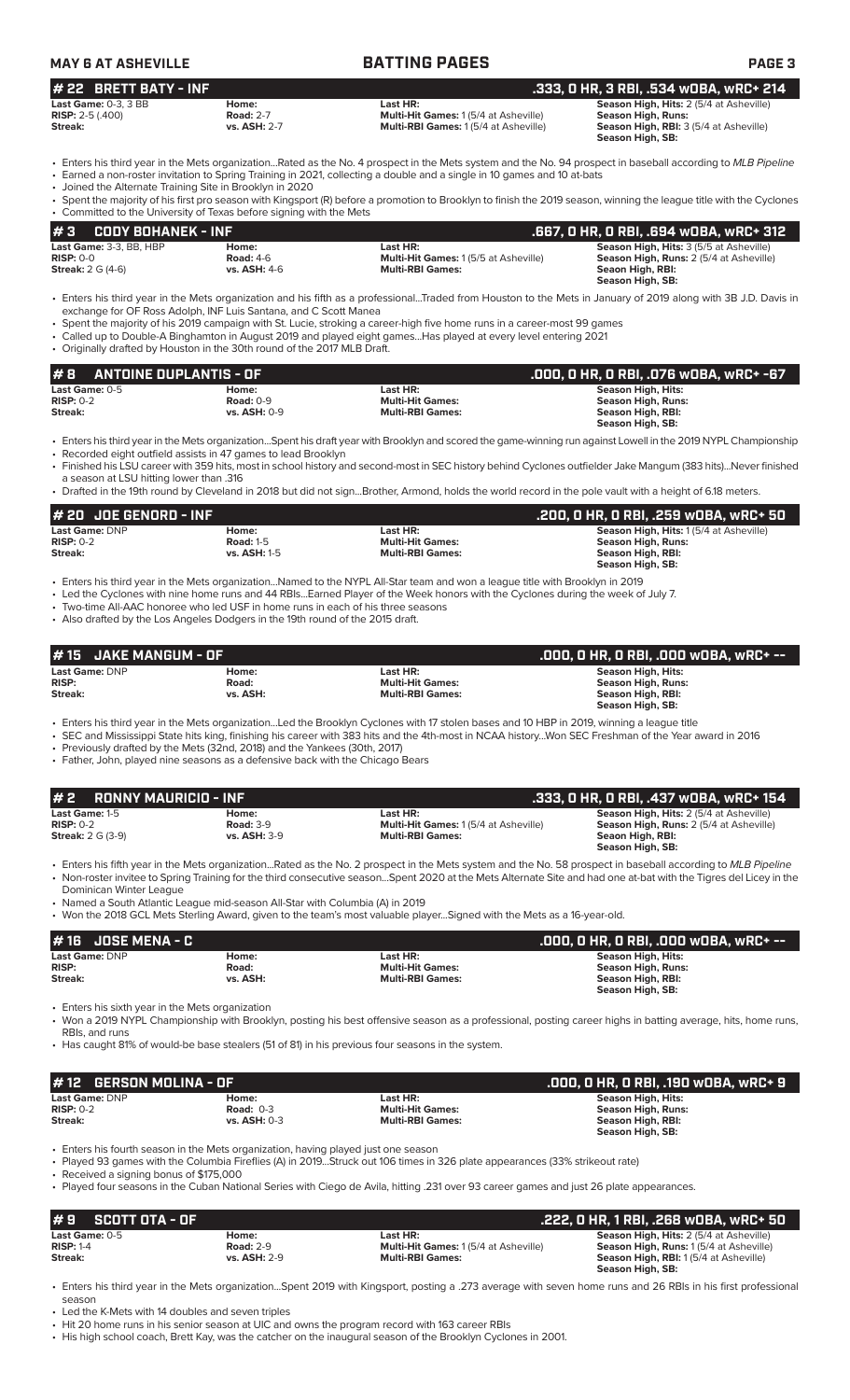| <b>MAY 6 AT ASHEVILLE</b>                                                                                                                                                                                      |                                                  | <b>BATTING PAGES</b>                                                                                                                                                                                                                                                                                                                                                                                                      | <b>PAGE 4</b>                                                                                                                                                |
|----------------------------------------------------------------------------------------------------------------------------------------------------------------------------------------------------------------|--------------------------------------------------|---------------------------------------------------------------------------------------------------------------------------------------------------------------------------------------------------------------------------------------------------------------------------------------------------------------------------------------------------------------------------------------------------------------------------|--------------------------------------------------------------------------------------------------------------------------------------------------------------|
| <b>LUKE RITTER - INF</b><br>#19                                                                                                                                                                                |                                                  |                                                                                                                                                                                                                                                                                                                                                                                                                           | .222, 1 HR, 1 RBI, .336 wOBA, wRC+ 92                                                                                                                        |
| Last Game: 1-4, HR, RBI, R<br>$RISP: 0-2$<br><b>Streak: 2 G (2-9)</b>                                                                                                                                          | Home:<br><b>Road: 2-9</b><br>vs. ASH: 2-9        | Last HR: 5/5 at Asheville<br><b>Multi-Hit Games:</b><br><b>Multi-RBI Games:</b>                                                                                                                                                                                                                                                                                                                                           | Season High, Hits: 1 (2x, last: 5/5 at ASH)<br>Season High, Runs: 1 (2x, last: 5/5 at ASH)<br>Season High, RBI: 1 (2x, last: 5/5 at ASH)<br>Season High, SB: |
| • Led Brooklyn in 2019 in games played (68), runs (39), doubles (15), and walks (33)<br>• Two-time First Team All-AAC honoree<br>• Also drafted by the Minnesota Twins in the 37th round of the 2018 MLB Draft |                                                  | • Enters his third year in the Mets organizationWon a New York-Penn League title with Brooklyn in 2019                                                                                                                                                                                                                                                                                                                    |                                                                                                                                                              |
| . Played linebacker at Rockhurst High School and set the school record with 184 tackles.                                                                                                                       |                                                  |                                                                                                                                                                                                                                                                                                                                                                                                                           |                                                                                                                                                              |
| <b>24 HAYDEN SENGER - C</b><br>Last Game: DNP                                                                                                                                                                  | Home:                                            | Last HR: 1 (5/4 at Asheville)                                                                                                                                                                                                                                                                                                                                                                                             | .400, 1 HR, 1 RBI, .658 wOBA, wRC+ 286<br>Season High, Hits: 2 (5/4 as Asheville)                                                                            |
| $RISP: 0-1$<br><b>Streak:</b> 1 G (2-5)                                                                                                                                                                        | <b>Road: 2-5</b><br>vs. ASH: 2-5                 | Multi-Hit Games: 1 (5/4 at Asheville)<br><b>Multi-RBI Games:</b>                                                                                                                                                                                                                                                                                                                                                          | Season High, Runs: 2 (5/4 at Asheville)<br>Season High, RBI: 1 (5/4 at Asheville)<br>Season High, SB:                                                        |
| • Enters his fourth year in the Mets systemNon-roster invitee to 2021 Spring Training<br>• First-Team All-MAC at Miami in 2018                                                                                 |                                                  | • Spent 2019 with Columbia, catching 33 of 87 (38%) of runners attempting to steal a base in his first full pro season and getting hit by pitch 19 times in 90 games.<br>• Made pro debut with Kingsport (R) in 2018, playing 10 games before finishing the season with 22 games for the Brooklyn Cyclones<br>. All-time hits leader at Lakota East High School, also playing football as a middle linebacker.            |                                                                                                                                                              |
| <b>BLAKE TIBERI - INF/OF</b><br>#4                                                                                                                                                                             |                                                  |                                                                                                                                                                                                                                                                                                                                                                                                                           | .000, 0 HR, 0 RBI, .000 w0BA, wRC+ -100                                                                                                                      |
| Last Game: 0-4<br><b>RISP:</b><br><b>Streak:</b>                                                                                                                                                               | Home:<br><b>Road: 0-4</b><br><b>vs. ASH: 0-4</b> | Last HR:<br><b>Multi-Hit Games:</b><br><b>Multi-RBI Games:</b>                                                                                                                                                                                                                                                                                                                                                            | <b>Season High, Hits:</b><br><b>Season High, Runs:</b><br>Season High, RBI:<br>Season High, SB:                                                              |
| after just five games<br>• 2016 Third Team All-ACC in final year in college.                                                                                                                                   |                                                  | • Enters his sixth year in the Mets organizationReturns to Brooklyn for the first time since his pro debut year in 2016<br>· Spent parts of two seasons with Columbia and St. LucieUnderwent Tommy John surgery on his elbow on May 3, 2017, missing the remainder of the season<br>• Has played second base, third base, left field and right field across more than 295 games                                           |                                                                                                                                                              |
| <b>JUAN URIARTE - C</b><br># 17                                                                                                                                                                                |                                                  |                                                                                                                                                                                                                                                                                                                                                                                                                           | .000, 0 HR, 0 RBI, .000 w0BA, wRC+ -100                                                                                                                      |
| Last Game: 0-4<br><b>RISP:</b><br><b>Streak:</b>                                                                                                                                                               | Home:<br><b>Road: 0-4</b><br><b>vs. ASH: 0-4</b> | Last HR:<br><b>Multi-Hit Games:</b><br><b>Multi-RBI Games:</b>                                                                                                                                                                                                                                                                                                                                                            | <b>Season High, Hits:</b><br><b>Season High, Runs:</b><br>Season High, RBI:<br>Season High, SB:                                                              |
| • Caught 16 of 44 (36%) would-be base stealers in 2019.                                                                                                                                                        |                                                  | Enters his eighth year in the Mets organizationSpent 2019 with Columbia (A) and the GCL Mets (R)<br>• Injured in his first at-bat with Brooklyn in 2018 on Opening Day at Staten Island, missing the entire season<br>. Finished 10th in batting average in the Appalachian League with Kingsport in 2017, hitting .305                                                                                                   |                                                                                                                                                              |
| <b>ANTHONY WALTERS - INF</b><br># 10                                                                                                                                                                           |                                                  |                                                                                                                                                                                                                                                                                                                                                                                                                           | .000, O HR, O RBI, .000 WOBA, WRC+ --                                                                                                                        |
| <b>Last Game: DNP</b><br><b>RISP:</b><br><b>Streak:</b>                                                                                                                                                        | Home:<br>Road:<br>vs. ASH:                       | Last HR:<br><b>Multi-Hit Games:</b><br><b>Multi-RBI Games:</b>                                                                                                                                                                                                                                                                                                                                                            | Season High, Hits:<br><b>Season High, Runs:</b><br>Season High, RBI:<br>Season High, SB:                                                                     |
| Taber Lee and current Cyclones pitching coach Royce Ring in 2002<br>• Attended Cal and played one season with the Golden Bears in 2017                                                                         |                                                  | • Enters his second year and first season in the Mets organizationSelected as one of six by the Mets in the 2020 MLB Draft<br>• Drafted with teammate Casey Schmitt (SFG) in the top 100 picks of the MLB Draft, setting a mark for the first time two Aztecs have been drafted top 100 since<br>• Hit .271 in just 16 games for the Aztecs in 2020Transferred to SDSU from Mt. San Antonio College after the 2018 season |                                                                                                                                                              |
| <b>MATT WINAKER - OF</b><br># 21                                                                                                                                                                               |                                                  |                                                                                                                                                                                                                                                                                                                                                                                                                           | .500, 0 HR, 0 RBI, .621 w0BA, wRC+ 267                                                                                                                       |
| Last Game: 1-2, 2 BB<br><b>RISP:</b><br><b>Streak:</b> 1 G (1-2)                                                                                                                                               | Home:<br><b>Road: 1-2</b><br>vs. ASH: 1-2        | Last HR:<br><b>Multi-Hit Games:</b><br><b>Multi-RBI Games:</b>                                                                                                                                                                                                                                                                                                                                                            | Season High, Hits: 1 (5/5 at Asheville)<br><b>Season High, Runs:</b><br>Season High, RBI:<br>Season High, SB:                                                |
| • Enters his fifth year in the Mets organizationSpent 2019 with Advanced-A St. Lucie<br>• Returns to Brooklyn for the first time since his draft season in 2017                                                |                                                  | • All-Pac 12 selection as a sophomore and junior at Stanford ahead of the draftPlayed first base and in the outfield with the Cardinal<br>• Went 50-for-50 on field goals and extra points as a member of the San Ramon Valley High School football team in 2014                                                                                                                                                          |                                                                                                                                                              |
|                                                                                                                                                                                                                |                                                  |                                                                                                                                                                                                                                                                                                                                                                                                                           |                                                                                                                                                              |

| $\begin{array}{ l} \underline{\text{Date}} \\ 5/4 \end{array}$ | Player        | <b>Opponent</b> | Exit Velo Launch Angle | Distance | <b>Date</b> | <b>Player</b> | <b>Opponent</b> | Exit Velo | <b>Launch Angle</b> | <b>Distance</b> |
|----------------------------------------------------------------|---------------|-----------------|------------------------|----------|-------------|---------------|-----------------|-----------|---------------------|-----------------|
|                                                                | Hayden Senger | at Asheville    |                        |          |             |               |                 |           |                     |                 |
| 5/5                                                            | Luke Ritter   | at Asheville    |                        |          |             |               |                 |           |                     |                 |
|                                                                |               |                 |                        |          |             |               |                 |           |                     |                 |
|                                                                |               |                 |                        |          |             |               |                 |           |                     |                 |
|                                                                |               |                 |                        |          |             |               |                 |           |                     |                 |
|                                                                |               |                 |                        |          |             |               |                 |           |                     |                 |
|                                                                |               |                 |                        |          |             |               |                 |           |                     |                 |
|                                                                |               |                 |                        |          |             |               |                 |           |                     |                 |
|                                                                |               |                 |                        |          |             |               |                 |           |                     |                 |
|                                                                |               |                 |                        |          |             |               |                 |           |                     |                 |
|                                                                |               |                 |                        |          |             |               |                 |           |                     |                 |
|                                                                |               |                 |                        |          |             |               |                 |           |                     |                 |
|                                                                |               |                 |                        |          |             |               |                 |           |                     |                 |
|                                                                |               |                 |                        |          |             |               |                 |           |                     |                 |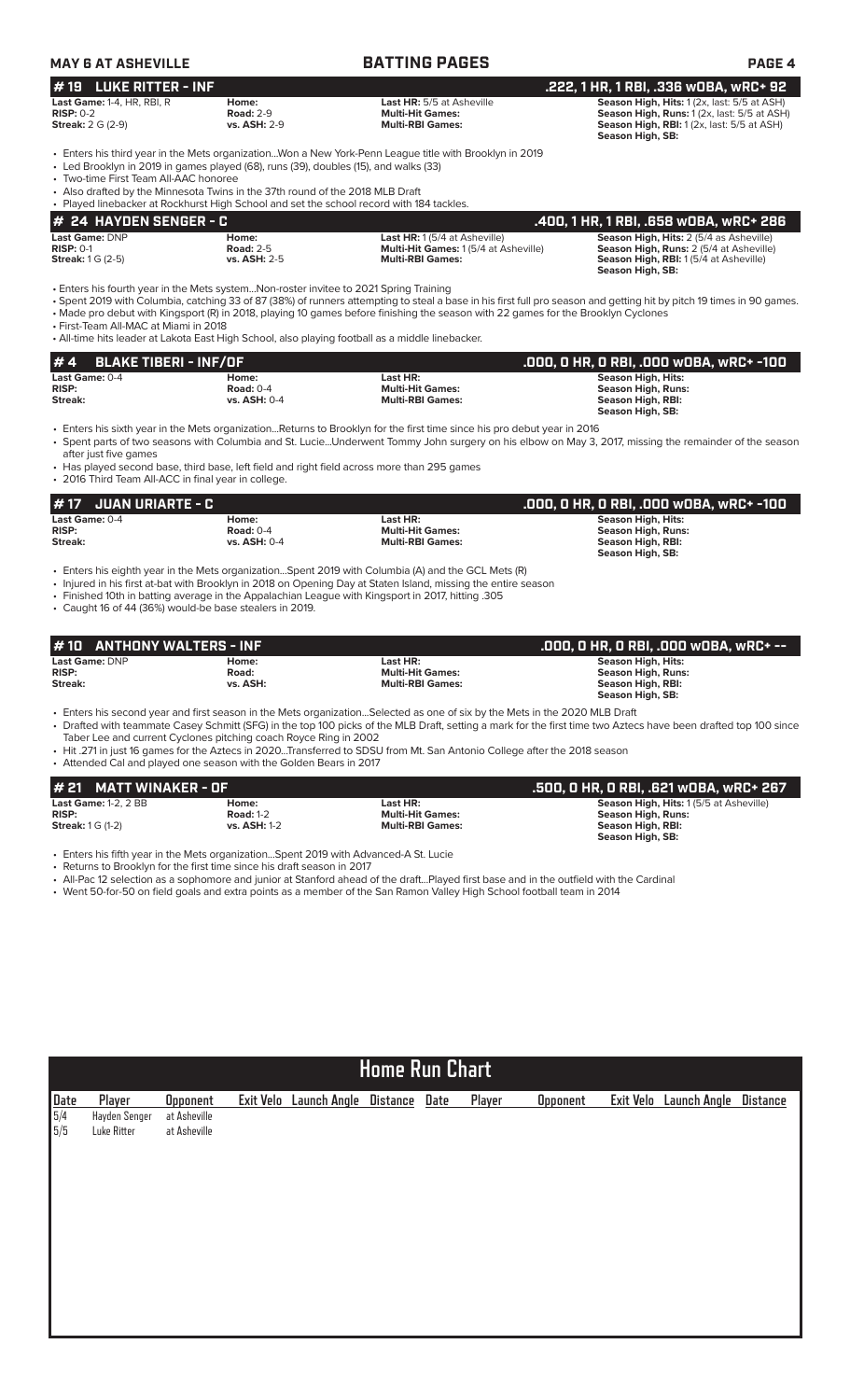**Saves/Op:** 

**Home Runs:** 2

**Hits:** 8 **Runs:** 4

**Walks:** 1 **Strikeouts:** 7 **Inherited Runners/Stranded:** 2/0

**Record when bullpen doesn't allow a run:** 0-0

**LAST FIVE APPEARANCES**

**ANDREW EDWARDS**<br>DEC IP H R ER DATE OPP DEC IP H R ER BB K HR 5/5 @ASH 1.0 2 1 1 1 2 0

**JOSH HEJKA**

**Record when bullpen allows a run:** 1-1

| #18                         | ANDREW EDWARDS - LHP               |               | 18.0 K/9. 9.00 ERA. 0 SV |               |        |
|-----------------------------|------------------------------------|---------------|--------------------------|---------------|--------|
| <b>Last App:</b> 5/5 at ASH | Last Loss:                         | SV/OP (Last): | Holds:                   | Record: $0-0$ | Holds: |
| Leadoff: $0-1$              | <b>Inherited Runners/Stranded:</b> |               |                          | ERA: 4.32     |        |

• Enters his third year in the Mets organization...Struck out the final batter in Game 3 of the 2019 NYPL Championship Series to win Brooklyn's first outright minor league baseball title in team history

• Spent the entire 2019 season with the Cyclones, collecting three saves

• Went to New Mexico State for two seasons after pitching a pair of campaigns for Central Arizona.

|                                         |                                                      |               | 11.57 K/9, 3.86 ERA, O SV ' |
|-----------------------------------------|------------------------------------------------------|---------------|-----------------------------|
| <b>Last App:</b> 5/5 at ASH<br>Leadoff: | Last Loss:<br><b>Inherited Runners/Stranded: 2/0</b> | SV/OP (Last): | Holds:                      |

• Enters his third year in the Mets organization...Won a 2019 NYPL title with Brooklyn, splitting time with the Cyclones and Kingsport Mets

• Signed as a minor league free agent in mid-summer after pitching in six games with the Westside Wolly Mammoths in the United Shore Baseball League

• Pitched all four years at Johns Hopkins, switching to submarine later in his career.

| #11       | NICK MACDONALD  - RHP              |               | 0.0 K/9, 0.00 ERA, 0 SV |
|-----------|------------------------------------|---------------|-------------------------|
| Last App: | <b>Last Loss:</b>                  | SV/OP (Last): | Holds:                  |
| Leadoff:  | <b>Inherited Runners/Stranded:</b> |               |                         |
|           |                                    |               |                         |

• Enters his third year in the Mets organization

• Pitched across three levels in the system in 2019, including being a member of the 2019 New York-Penn League championship team in Brooklyn

• Drafted after his junior season at Florida International

|                       |                                                                                                                                                     |               |                           | DATE | <b>OPP</b> | <b>DEC</b>                 | IP                    | н                     | R        | ER        | BB        | Κ | HR        |
|-----------------------|-----------------------------------------------------------------------------------------------------------------------------------------------------|---------------|---------------------------|------|------------|----------------------------|-----------------------|-----------------------|----------|-----------|-----------|---|-----------|
| #5                    | <b>BRIAN METOYER - RHP</b>                                                                                                                          |               | 0.0 K/9, 0.00 ERA, 0 SV   | 5/5  | @ASH       |                            | 2.1                   |                       |          |           |           | 3 | $\Omega$  |
| Last App:<br>Leadoff: | Last Loss:<br><b>Inherited Runners/Stranded:</b>                                                                                                    | SV/OP (Last): | Holds:                    |      |            |                            |                       |                       |          |           |           |   |           |
|                       | • Enters his fourth year in the Mets orgWon a New York Penn League title with Brooklyn in 2019                                                      |               |                           |      |            |                            |                       |                       |          |           |           |   |           |
|                       | • Struck out 40 batters over 28.2 innings with BrooklynSpent his first professional season with                                                     |               |                           |      |            |                            | <b>NICK MACDONALD</b> |                       |          |           |           |   |           |
|                       | <b>GCL Mets and Kingsport Mets</b>                                                                                                                  |               |                           | DATE | OPP        | <b>DEC</b>                 | IP                    |                       |          | H R ER BB |           | Κ | HR        |
|                       | • Joins Ronnie Robbins (30th, 1981 - Toronto) as the only two LSU-Alexandria Generals to be                                                         |               |                           |      |            |                            |                       |                       |          |           |           |   |           |
|                       | drafted by a MLB team in school history                                                                                                             |               |                           |      |            |                            |                       |                       |          |           |           |   |           |
|                       | • Native of Natchitoches (NACK-ah-tish), the oldest city in Louisiana (est. 1714).                                                                  |               |                           |      |            |                            |                       |                       |          |           |           |   |           |
| #43                   | <b>BRYCE MONTES DE OCA - RHP</b>                                                                                                                    |               | 0.0 K/9, 0.00 ERA, 0 SV   |      |            |                            | <b>BRIAN METOYER</b>  |                       |          |           |           |   |           |
| Last App: 5/5 at ASH  | <b>Last Loss:</b>                                                                                                                                   | SV/OP (Last): | Holds:                    | DATE | OPP        | DEC.                       | IP                    |                       |          | H R ER BB |           | Κ | <b>HR</b> |
| Leadoff: 0-0, BB      | <b>Inherited Runners/Stranded:</b>                                                                                                                  |               |                           |      |            |                            |                       |                       |          |           |           |   |           |
|                       | • Enters his fourth year in the Mets orgHas not pitched as a professional due to injuries                                                           |               |                           |      |            |                            |                       |                       |          |           |           |   |           |
|                       | • Underwent Tommy John surgery as a high school junior and missed 2016 after having ulnar                                                           |               |                           |      |            |                            |                       |                       |          |           |           |   |           |
| nerve transposition   |                                                                                                                                                     |               |                           |      |            |                            |                       |                       |          |           |           |   |           |
|                       | • Previously drafted by Washington in the 15th round of the 2017 MLB Draft and by the Chicago<br>White Sox in the 14th round of the 2015 MLB Draft. |               |                           |      |            | <b>BRYCE MONTES DE OCA</b> |                       |                       |          |           |           |   |           |
|                       |                                                                                                                                                     |               |                           | DATE | OPP        | <b>DEC</b>                 | IP                    | н                     | R        | ER        | <b>BB</b> | Κ | HR        |
| #7                    | <b>ERIC ORZE - RHP</b>                                                                                                                              |               | 13.50 K/9, 4.50 ERA, 0 SV | 5/5  | @ASH       |                            | 1.0                   | $\Omega$              | $\Omega$ | $\Omega$  | 1         | 0 | $\Omega$  |
| Last App: 5/4         | Last Loss:                                                                                                                                          | SV/OP (Last): | Holds:                    |      |            |                            |                       |                       |          |           |           |   |           |
| Leadoff: 1-2          | <b>Inherited Runners/Stranded:</b>                                                                                                                  |               |                           |      |            |                            |                       |                       |          |           |           |   |           |
|                       | • Enters his second year and first full season in the Mets organization                                                                             |               |                           |      |            |                            |                       |                       |          |           |           |   |           |
|                       | • One of six draft picks by the Mets in the 2020 MLB Draftfinal selection for the club                                                              |               |                           | DATE | <b>OPP</b> | <b>DEC</b>                 | IP                    | <b>ERIC ORZE</b><br>Н | R        | ER        | <b>BB</b> | Κ | HR        |
|                       | • Two-time cancer survivor, beating testicular cancer and stage-zero melanoma                                                                       |               |                           | 5/4  | @ASH       |                            | 2.0                   | $\mathcal{P}$         |          |           | $\Omega$  | 3 |           |
|                       | • Struck out 29 batters over 19.2 innings with Univ. New Orleans in '20 as Saturday starter.                                                        |               |                           |      |            |                            |                       |                       |          |           |           |   |           |
| #26                   | <b>MICHEL OTANEZ - RHP</b>                                                                                                                          |               | 0.0 K/9, 0.00 ERA, 0 SV   |      |            |                            |                       |                       |          |           |           |   |           |
| Last App:             | Last Loss:                                                                                                                                          | SV/OP (Last): | Holds:                    |      |            |                            |                       |                       |          |           |           |   |           |
| Leadoff:              | <b>Inherited Runners/Stranded:</b>                                                                                                                  |               |                           |      |            |                            | <b>MICHEL OTANEZ</b>  |                       |          |           |           |   |           |
|                       | • Enters his sixth year in the Mets orgNo. 26 prospect in the system according to MLB Pipeline                                                      |               |                           | DATE | OPP        | <b>DEC</b>                 | IP                    | Н                     |          | R ER BB   |           | Κ | <b>HR</b> |
|                       | • Returns to Brooklyn for the second assignment in a row                                                                                            |               |                           |      |            |                            |                       |                       |          |           |           |   |           |
|                       | . Pitched with the Cyclones and won an NYPL title in 2019 and also spent time with Kingsport .                                                      |               |                           |      |            |                            |                       |                       |          |           |           |   |           |
|                       | Missed 2017 due to injuryStruck out 21 batters in 21.1 innings with the DSL Mets1 in 2016.                                                          |               |                           |      |            |                            |                       |                       |          |           |           |   |           |
| #48                   | <b>MITCH RAGAN - RHP</b>                                                                                                                            |               | 18.00 K/9, 4.50 ERA, 0 SV |      |            |                            | <b>MITCH RAGAN</b>    |                       |          |           |           |   |           |
| Last App: 5/4         | <b>Last Loss:</b>                                                                                                                                   | SV/OP (Last): | Holds:                    | DATE | OPP        | DEC                        | IP                    | Н                     | R        | ER.       | BB        | Κ | HR        |
| Leadoff: 2-2          | <b>Inherited Runners/Stranded:</b>                                                                                                                  |               |                           | 5/4  | @ASH       |                            | 2.0                   | 3                     |          |           |           | 4 | 1         |
|                       | • Enters his third year in the Mets organizationWon a title with Brooklyn in 2019, earning the win                                                  |               |                           |      |            |                            |                       |                       |          |           |           |   |           |

in the championship-clinching game against Lowell

• Named a New York-Penn League All-Star with the Cyclones

• Named the 2019 Big East Pitcher of the Year with Creighton, sweeping the tournament en route to a title

• Pitched at Creighton for two seasons after spending 2017 with Iowa West and 2016 with Wayne State.

|                      |                  | <b>Number of Pitches Thrown</b> |     |     |     |     |     |
|----------------------|------------------|---------------------------------|-----|-----|-----|-----|-----|
| <b>Pitcher</b>       | <b>Days Rest</b> | 5/4                             | 5/5 | 5/6 | 5/7 | 5/8 | 5/9 |
| Edwards, Andrew      | O                |                                 | 32  |     |     |     |     |
| Hejka, Josh          | 0                |                                 | 36  | --  |     | --  |     |
| MacDonald, Nick      | 2                | --                              | --  |     |     |     |     |
| Metoyer, Brian       | $\overline{2}$   | --                              |     |     |     |     |     |
| Montes de Oca, Bryce | 0                |                                 | 15  |     |     |     |     |
| Orze, Eric           |                  | 30                              | --  |     |     |     |     |
| Otanez, Michel       | $\overline{2}$   | --                              | --  | --  | --  | --  |     |
| Ragan, Mitch         |                  | 42                              | --  | --  |     | --  |     |

**BULLPEN TOTALS**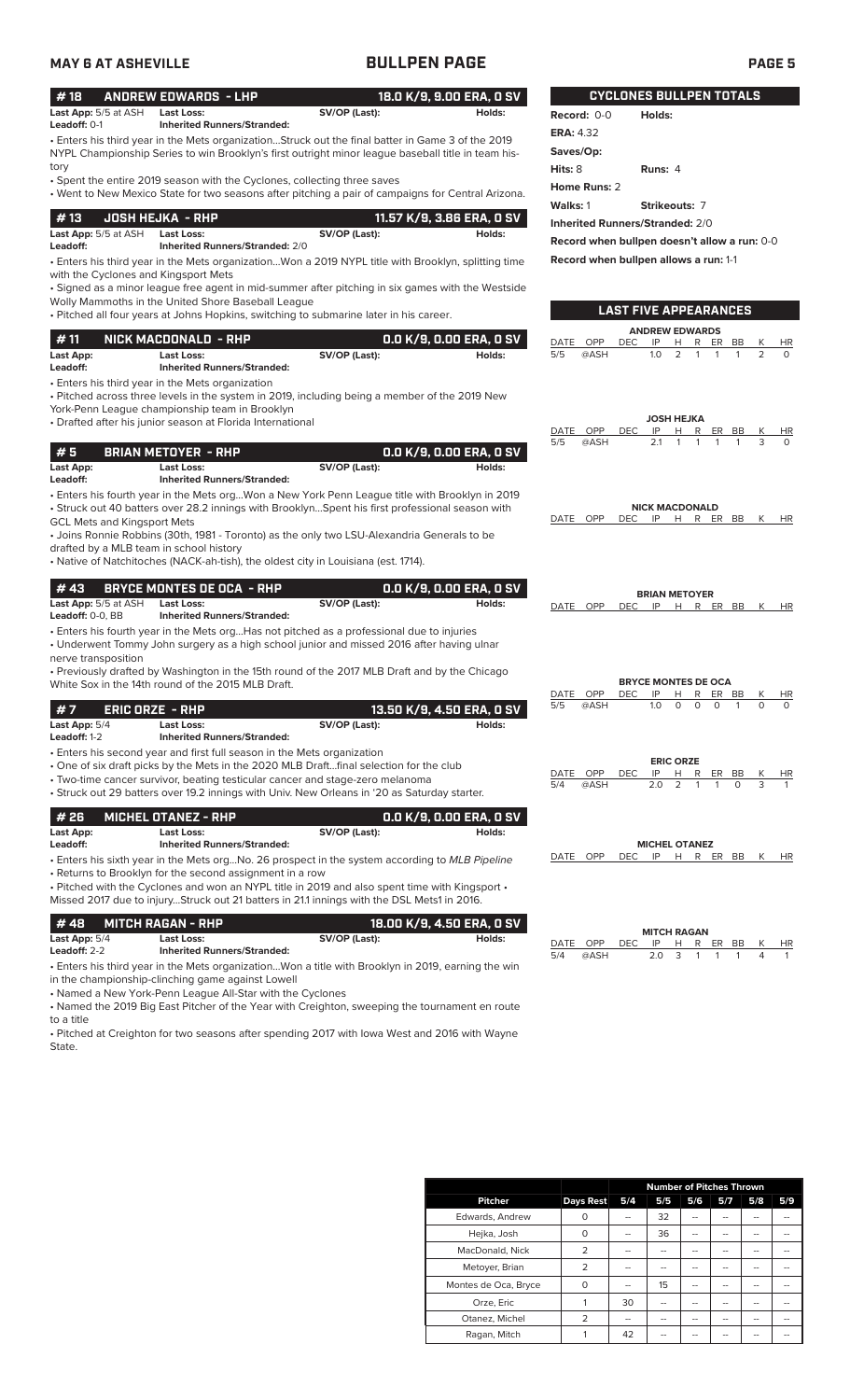### **MAY 6 AT ASHEVILLE HIGH/LOW & CHARTS PAGE 6**

|                    | INDIVIDUAL BATTING HIGHS                                                    |  |  |  |  |  |
|--------------------|-----------------------------------------------------------------------------|--|--|--|--|--|
|                    | Longest Hitting Streak Bohanek, Ritter, Mauricio (5/4 at Asheville-present) |  |  |  |  |  |
|                    |                                                                             |  |  |  |  |  |
|                    |                                                                             |  |  |  |  |  |
|                    |                                                                             |  |  |  |  |  |
|                    |                                                                             |  |  |  |  |  |
|                    |                                                                             |  |  |  |  |  |
|                    |                                                                             |  |  |  |  |  |
|                    |                                                                             |  |  |  |  |  |
|                    |                                                                             |  |  |  |  |  |
|                    |                                                                             |  |  |  |  |  |
|                    |                                                                             |  |  |  |  |  |
|                    |                                                                             |  |  |  |  |  |
|                    |                                                                             |  |  |  |  |  |
|                    |                                                                             |  |  |  |  |  |
|                    |                                                                             |  |  |  |  |  |
|                    |                                                                             |  |  |  |  |  |
|                    |                                                                             |  |  |  |  |  |
| TEAM BATTING HIGHS |                                                                             |  |  |  |  |  |

| Most Consecutive Scoreless Inn., Starter5 (Josh Walker, 5/4 at Asheville)    |  |
|------------------------------------------------------------------------------|--|
| Most Consecutive Scoreless Inn., Reliever  2 (Mitch Ragan, 5/4 at Asheville) |  |
| <b>TEAM PITCHING HIGHS</b>                                                   |  |
|                                                                              |  |
|                                                                              |  |
|                                                                              |  |
|                                                                              |  |
|                                                                              |  |
|                                                                              |  |
|                                                                              |  |
|                                                                              |  |
|                                                                              |  |
|                                                                              |  |
|                                                                              |  |
|                                                                              |  |
|                                                                              |  |
|                                                                              |  |
|                                                                              |  |
|                                                                              |  |

Most Runs Allowed, Game.......................................................4 (Jose Butto, 5/5 at Asheville) Most Hits Allowed, Game..........................................3 (2x, last: Jose Butto 5/5 at Asheville) Most Home Runs Allowed, Game.....................1 (Eric Orze, Mitch Ragan 5/4 at Asheville) Most Strikeouts, Game, Starter............................................8 (Josh Walker, 5/4 at Asheville) Most Strikeouts, Game, Reliever........................................ 4 (Mitch Ragan, 5/4 at Asheville) Most Walks, Game .....................................................................3 (Jose Butto, 5/5 at Asheville) Longest Winning Streak ....................................................1 game (Josh Walker, 5/4-present) Longest Losing Streak ..........................................................1 game (Jose Butto, 5/4-present) Most Innings Pitched, Game.................................................5 (Josh Walker, 5/4 at Asheville) Most Innings Pitched, Reliever ...........................................2.1 (Josh Hejka, 5/5 at Asheville)

**INDIVIDUAL PITCHING HIGHS**

| <b>TEAM MISCELLANEOUS</b> |  |
|---------------------------|--|
|                           |  |
|                           |  |
|                           |  |
|                           |  |
|                           |  |
|                           |  |
|                           |  |
|                           |  |
|                           |  |
|                           |  |
|                           |  |
|                           |  |
|                           |  |

٦

**RECORD BREAKDOWN**

**OUTFIELD ASSISTS (1)**

**Name Umpire Date**

### **FIELDING**

Most Errors, Team, Game...............................................................................3 (5/5 at Asheville) Most Errors, Individual, Game.......................................1 (four players, last: 5/5 at Asheville) Most Double Plays Turned, Nine-Inning Game........................................................................... Consecutive Errorless Games, Team.............................................................................................

|                                  | <b>NAME</b>       | <b>TOTAL</b>           | (LAST)     |                           |  |
|----------------------------------|-------------------|------------------------|------------|---------------------------|--|
| <b>STARTERS BY POSITION</b>      | <b>Duplantis</b>  | $\mathbf{1}$           | 5/5 at ASH |                           |  |
| C- Senger (1), Uriarte (1)       |                   |                        |            |                           |  |
|                                  |                   |                        |            |                           |  |
| 1B- Genord (1), Bohanek (1)      |                   |                        |            |                           |  |
|                                  |                   |                        |            |                           |  |
| 2B- Ritter (1), Walters (1)      |                   |                        |            |                           |  |
|                                  |                   |                        |            |                           |  |
| <b>3B-</b> Baty (2)              |                   |                        |            |                           |  |
|                                  |                   |                        |            |                           |  |
| SS- Mauricio (2)                 |                   | <b>UNIFORM RECORDS</b> |            |                           |  |
|                                  |                   |                        |            |                           |  |
| LF- Duplantis (2)                | <b>Home White</b> |                        | $O-O$      |                           |  |
|                                  |                   |                        |            |                           |  |
| $CF- Ota(2)$                     | <b>Road Gray</b>  |                        | $1 - 1$    |                           |  |
|                                  |                   |                        |            |                           |  |
| RF- Molina (1), Winaker (1)      |                   |                        |            |                           |  |
|                                  |                   |                        |            |                           |  |
|                                  |                   |                        |            |                           |  |
| DH- Bohanek (1), Tiberi (1)      |                   |                        |            |                           |  |
|                                  |                   |                        |            |                           |  |
| <b>STARTERS BY BATTING ORDER</b> |                   |                        |            |                           |  |
| 1st - Duplantis (2)              |                   |                        |            | Opponent Hits More HRs1-0 |  |
|                                  |                   |                        |            |                           |  |
| 2nd - Bohanek (2)                |                   |                        |            |                           |  |
|                                  |                   |                        |            |                           |  |
| 3rd - Mauricio (2)               |                   |                        |            |                           |  |
|                                  |                   |                        |            |                           |  |
| 4th-Baty $(2)$                   |                   |                        |            |                           |  |
|                                  |                   |                        |            |                           |  |
| <b>5th-</b> Ritter (1), Ota (1)  |                   |                        |            |                           |  |
|                                  |                   |                        |            |                           |  |
|                                  |                   |                        |            |                           |  |
| 6th- Ota (1), Tiberi (1)         |                   |                        |            |                           |  |
|                                  |                   |                        |            |                           |  |
| 7th- Genord (1), Winaker (1)     |                   |                        |            |                           |  |
|                                  |                   |                        |            |                           |  |
| 8th- Senger (1), Uriarte (1)     |                   |                        |            |                           |  |
|                                  |                   |                        |            |                           |  |
| 9th- Molina (1), Walters (1)     |                   |                        |            |                           |  |
|                                  |                   |                        |            |                           |  |
|                                  |                   |                        |            |                           |  |
|                                  |                   |                        |            |                           |  |
|                                  |                   | <b>EJECTIONS</b>       |            |                           |  |

|         | <b>CATCHERS STEALING</b> |     |            |             | <b>MULTI-RUN INNINGS</b> |                 |
|---------|--------------------------|-----|------------|-------------|--------------------------|-----------------|
| Name    | СS                       | ATT | <b>PCT</b> | <b>Runs</b> | <b>Times</b>             | Last            |
| Mena    |                          | O   | 0%         |             | 3                        | 8th, 5/4 at ASH |
| Senger  |                          | O   | 0%         |             |                          |                 |
| Uriarte |                          |     | 0%         |             |                          |                 |
| Team    |                          |     | 0%         |             |                          |                 |

|                  |                    | 2 | c. | 4              | п | 6 | ▼∧ | 8 | 9 |   | 10+ TOTALS |
|------------------|--------------------|---|----|----------------|---|---|----|---|---|---|------------|
| <b>OPPONENTS</b> | $\blacktriangle$ 1 | 0 | 0  | $\overline{A}$ | 0 | 0 |    | , |   | 0 | 8          |
| <b>BKLYN</b>     | 2                  |   |    |                | 0 | 0 |    |   |   | 0 | 9          |

| $\frac{1}{2}$ |
|---------------|

# **MISC. WINS**

| Come from Behind Wins |  |  |  |  |  |  |  |
|-----------------------|--|--|--|--|--|--|--|
|                       |  |  |  |  |  |  |  |
|                       |  |  |  |  |  |  |  |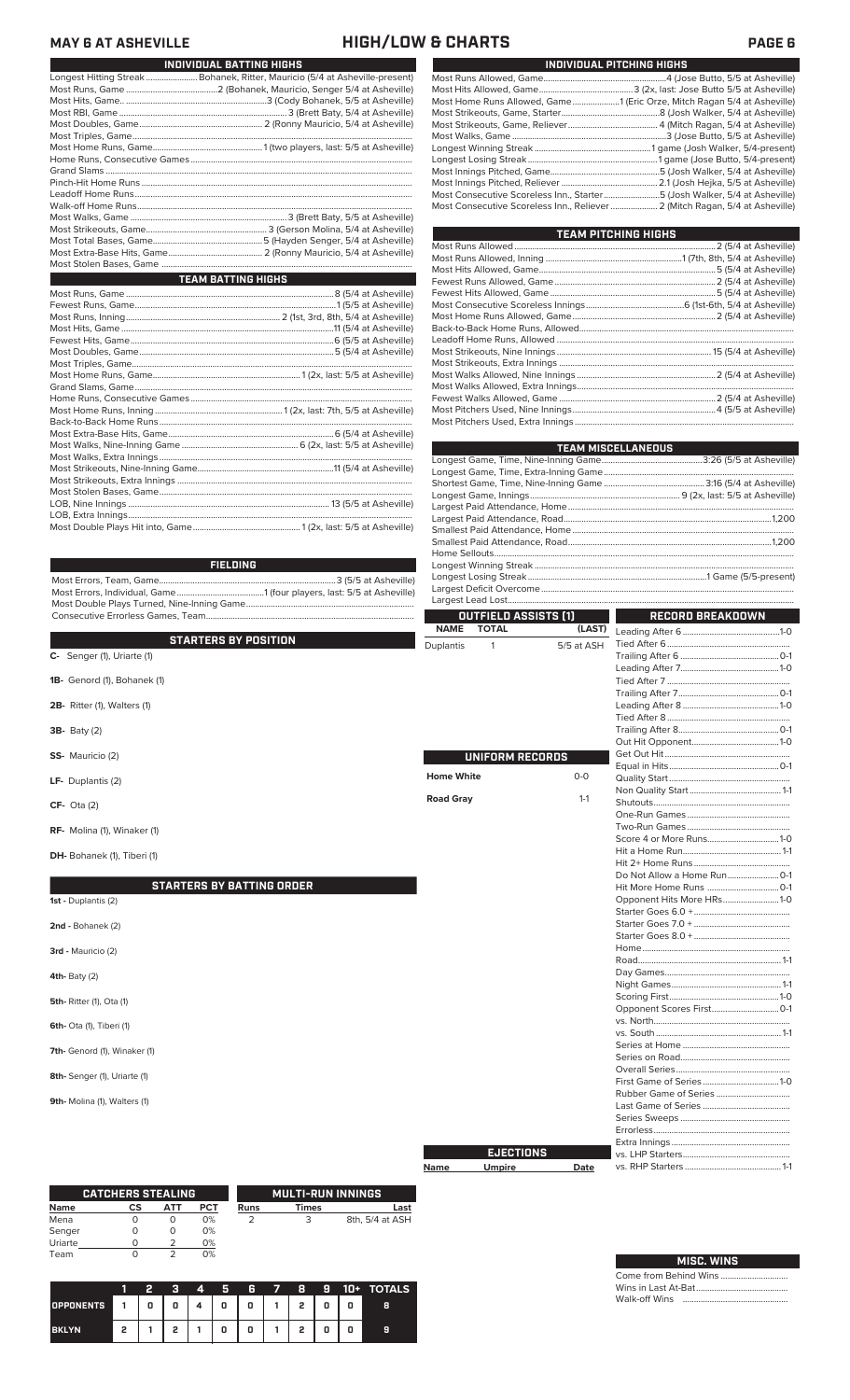### **MAY 6 AT ASHEVILLE GAME BY GAME RESULTS**

|--|--|

|              |                |                                              |                        |         |               |                   |             | <b>GAME-BY-GAME RESULTS</b> |                       |             |             |                   |
|--------------|----------------|----------------------------------------------|------------------------|---------|---------------|-------------------|-------------|-----------------------------|-----------------------|-------------|-------------|-------------------|
| <b>DATE</b>  | GM#            | <b>OPPONENT</b>                              | W-L/TIME SCORE         |         | <b>RECORD</b> | POSITION          | GA/GB       | <b>WINNING PITCHER</b>      | <b>LOSING PITCHER</b> | <b>SAVE</b> | <b>TIME</b> | <b>ATTENDANCE</b> |
| 5/4          | $\mathbf{1}$   | at Asheville                                 | W                      | $8 - 2$ | $1-0$         | T1st              | $^{\rm +1}$ | Josh Walker (1-0)           | Blair Henley (0-1)    |             | 3:16        | 1,200             |
| 5/5          | $\overline{a}$ | at Asheville                                 | L                      | $6-1$   | $1 - 1$       | T <sub>2</sub> nd | $-1$        | Chandler Casey (1-0)        | Jose Butto (1-0)      |             | 3:26        | 1,200             |
| 5/6          | 3              | at Asheville                                 | 6:35 p.m.              |         |               |                   |             |                             |                       |             |             |                   |
| 5/7          | 4              | at Asheville                                 | 6:35 p.m.              |         |               |                   |             |                             |                       |             |             |                   |
| 5/8          | 5              | at Asheville                                 | 6:05 p.m.              |         |               |                   |             |                             |                       |             |             |                   |
| 5/9<br>5/10  | 6              | at Asheville<br>OFF DAY                      | 1:05 p.m.              |         |               |                   |             |                             |                       |             |             |                   |
| 5/11         | $\overline{7}$ | at Greenville                                | 7:05 p.m.              |         |               |                   |             |                             |                       |             |             |                   |
| 5/12         | 8              | at Greenville                                | 7:05 p.m.              |         |               |                   |             |                             |                       |             |             |                   |
| 5/13         | 9              | at Greenville                                | 7:05 p.m.              |         |               |                   |             |                             |                       |             |             |                   |
| 5/14         | 10             | at Greenville                                | 7:05 p.m.              |         |               |                   |             |                             |                       |             |             |                   |
| 5/15         | 11             | at Greenville                                | 7:05 p.m.              |         |               |                   |             |                             |                       |             |             |                   |
| 5/16         | 12             | at Greenville                                | 3:05 p.m.              |         |               |                   |             |                             |                       |             |             |                   |
| 5/17         |                | OFF DAY                                      |                        |         |               |                   |             |                             |                       |             |             |                   |
| 5/18         | 13             | <b>Hudson Valley</b>                         | 6:30 p.m.              |         |               |                   |             |                             |                       |             |             |                   |
| 5/19         | 14             | <b>Hudson Valley</b>                         | 6:30 p.m.              |         |               |                   |             |                             |                       |             |             |                   |
| 5/20<br>5/21 | 15<br>16       | <b>Hudson Valley</b><br><b>Hudson Valley</b> | 6:30 p.m.<br>7:00 p.m. |         |               |                   |             |                             |                       |             |             |                   |
| 5/22         | 17             | <b>Hudson Valley</b>                         | 4:00 p.m.              |         |               |                   |             |                             |                       |             |             |                   |
| 5/23         | 18             | <b>Hudson Valley</b>                         | 1:00 p.m.              |         |               |                   |             |                             |                       |             |             |                   |
| 5/24         |                | OFF DAY                                      |                        |         |               |                   |             |                             |                       |             |             |                   |
| 5/25         | 19             | Aberdeen                                     | 6:30 p.m.              |         |               |                   |             |                             |                       |             |             |                   |
| 5/26         | 20             | Aberdeen                                     | 6:30 p.m.              |         |               |                   |             |                             |                       |             |             |                   |
| 5/27         | 21             | Aberdeen                                     | 6:30 p.m.              |         |               |                   |             |                             |                       |             |             |                   |
| 5/28         | 22             | Aberdeen                                     | 7:00 p.m.              |         |               |                   |             |                             |                       |             |             |                   |
| 5/29         | 23             | Aberdeen                                     | 4:00 p.m.              |         |               |                   |             |                             |                       |             |             |                   |
| 5/30         | 24             | Aberdeen                                     | 1:00 p.m.              |         |               |                   |             |                             |                       |             |             |                   |
| 5/31         |                | OFF DAY                                      |                        |         |               |                   |             | <b>MAY [1-1]</b>            |                       |             |             |                   |
| 6/1          | 25             | at Jersey Shore                              | 7:05 p.m.              |         |               |                   |             |                             |                       |             |             |                   |
| 6/2          | 26             | at Jersey Shore                              | 7:05 p.m.              |         |               |                   |             |                             |                       |             |             |                   |
| 6/3          | 27             | at Jersey Shore                              | 7:05 p.m.              |         |               |                   |             |                             |                       |             |             |                   |
| 6/4          | 28             | at Jersey Shore                              | 7:05 p.m.              |         |               |                   |             |                             |                       |             |             |                   |
| 6/5          | 29             | at Jersey Shore                              | 7:05 p.m.              |         |               |                   |             |                             |                       |             |             |                   |
| 6/6          | 30             | at Jersey Shore                              | 1:05 p.m.              |         |               |                   |             |                             |                       |             |             |                   |
| 6/7          |                | OFF DAY                                      |                        |         |               |                   |             |                             |                       |             |             |                   |
| $6/8$        | 31             | <b>Hudson Valley</b>                         | 6:30 p.m.              |         |               |                   |             |                             |                       |             |             |                   |
| 6/9          | 32             | <b>Hudson Valley</b>                         | 6:30 p.m.              |         |               |                   |             |                             |                       |             |             |                   |
| 6/10<br>6/11 | 33<br>34       | <b>Hudson Valley</b><br><b>Hudson Valley</b> | 6:30 p.m.<br>7:00 p.m. |         |               |                   |             |                             |                       |             |             |                   |
| 6/12         | 35             | <b>Hudson Valley</b>                         | 4:00 p.m.              |         |               |                   |             |                             |                       |             |             |                   |
| 6/13         | 36             | <b>Hudson Valley</b>                         | 1:00 p.m.              |         |               |                   |             |                             |                       |             |             |                   |
| 6/14         |                | OFF DAY                                      |                        |         |               |                   |             |                             |                       |             |             |                   |
| 6/15         | 37             | at Wilmington                                | 7:05 p.m.              |         |               |                   |             |                             |                       |             |             |                   |
| 6/16         | 38             | at Wilmington                                | 7:05 p.m.              |         |               |                   |             |                             |                       |             |             |                   |
| 6/17         | 39             | at Wilmington                                | 7:05 p.m.              |         |               |                   |             |                             |                       |             |             |                   |
| 6/18         | 40             | at Wilmington                                | 7:05 p.m.              |         |               |                   |             |                             |                       |             |             |                   |
| 6/19<br>6/20 | 41<br>42       | at Wilmington<br>at Wilmington               | 6:05 p.m.<br>1:05 p.m. |         |               |                   |             |                             |                       |             |             |                   |
| 6/21         |                | OFF DAY                                      |                        |         |               |                   |             |                             |                       |             |             |                   |
| 6/22         | 43             | <b>Jersey Shore</b>                          | 6:30 p.m.              |         |               |                   |             |                             |                       |             |             |                   |
| 6/23         | 44             | <b>Jersey Shore</b>                          | 6:30 p.m.              |         |               |                   |             |                             |                       |             |             |                   |
| 6/24         | 45             | <b>Jersey Shore</b>                          | 6:30 p.m.              |         |               |                   |             |                             |                       |             |             |                   |
| 6/25         | 46             | <b>Jersey Shore</b>                          | 7:00 p.m.              |         |               |                   |             |                             |                       |             |             |                   |
| 6/26         | 47             | <b>Jersey Shore</b>                          | 6:00 p.m.              |         |               |                   |             |                             |                       |             |             |                   |
| 6/27         | 48             | <b>Jersey Shore</b>                          | 4:00 p.m.              |         |               |                   |             |                             |                       |             |             |                   |
| 6/28         |                | OFF DAY                                      |                        |         |               |                   |             |                             |                       |             |             |                   |
| 6/29<br>6/30 | 49<br>50       | at Aberdeen<br>at Aberdeen                   | 7:05 p.m.<br>7:05 p.m. |         |               |                   |             |                             |                       |             |             |                   |
|              |                |                                              |                        |         |               |                   |             | <b>JUNE (0-0)</b>           |                       |             |             |                   |
| 7/1          | 51             | at Aberdeen                                  | 7:05 p.m.              |         |               |                   |             |                             |                       |             |             |                   |
| 7/2          | 52             | at Aberdeen                                  | 7:05 p.m.              |         |               |                   |             |                             |                       |             |             |                   |
| 7/3          | 53             | at Aberdeen                                  | 6:05 pm.               |         |               |                   |             |                             |                       |             |             |                   |
| 7/4          | 54             | at Aberdeen                                  | 2:05 p.m.              |         |               |                   |             |                             |                       |             |             |                   |
| 7/5          |                | OFF DAY                                      |                        |         |               |                   |             |                             |                       |             |             |                   |
| 7/6          | 55             | at Hudson Valley                             | 7:05 p.m.              |         |               |                   |             |                             |                       |             |             |                   |
|              | 56             | at Hudson Valley                             | 7:05 p.m.              |         |               |                   |             |                             |                       |             |             |                   |
| 7/7          |                |                                              |                        |         |               |                   |             |                             |                       |             |             |                   |
| 7/8          | 57             | at Hudson Valley                             | 7:05 p.m.              |         |               |                   |             |                             |                       |             |             |                   |
| 7/9<br>7/10  | 58<br>59       | at Hudson Valley<br>at Hudson Valley         | 7:05 p.m.<br>6:05 p.m. |         |               |                   |             |                             |                       |             |             |                   |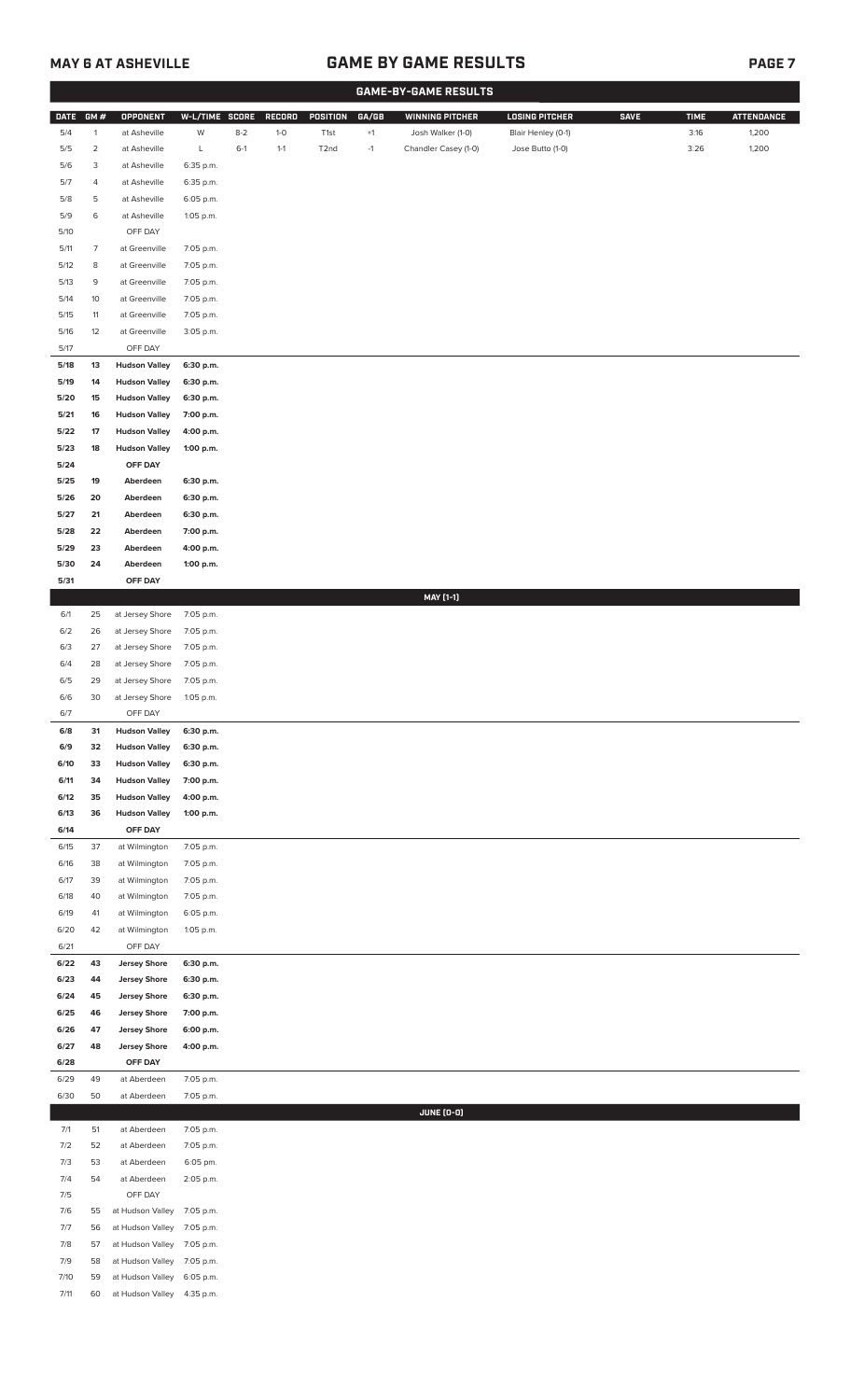### **MAY 6 AT ASHEVILLE GAME-BY-GAME PAGE 8**

| <b>DATE</b> | GM# | OPPONENT                   | W-L/TIME SCORE | GA/GB<br><b>RECORD</b><br>POSITION | <b>WINNING PITCHER</b> | <b>LOSING PITCHER</b> | <b>SAVE</b> | <b>TIME</b> | <b>ATTENDANCE</b> |
|-------------|-----|----------------------------|----------------|------------------------------------|------------------------|-----------------------|-------------|-------------|-------------------|
| 7/12        |     | OFF DAY                    |                |                                    |                        |                       |             |             |                   |
| 7/13        | 61  | <b>Jersey Shore</b>        | 6:30 p.m.      |                                    |                        |                       |             |             |                   |
| 7/14        | 62  | <b>Jersey Shore</b>        | 6:30 p.m.      |                                    |                        |                       |             |             |                   |
| 7/15        | 63  | <b>Jersey Shore</b>        | 6:30 p.m.      |                                    |                        |                       |             |             |                   |
| 7/16        | 64  | <b>Jersey Shore</b>        | 7:00 p.m.      |                                    |                        |                       |             |             |                   |
| 7/17        | 65  | <b>Jersey Shore</b>        | 6:00 p.m.      |                                    |                        |                       |             |             |                   |
| 7/18        | 66  |                            |                |                                    |                        |                       |             |             |                   |
|             |     | <b>Jersey Shore</b>        | 4:00 p.m.      |                                    |                        |                       |             |             |                   |
| 7/19        |     | OFF DAY                    |                |                                    |                        |                       |             |             |                   |
| 7/20        | 67  | Wilmington                 | 6:30 p.m.      |                                    |                        |                       |             |             |                   |
| 7/21        | 68  | Wilmington                 | 6:30 p.m.      |                                    |                        |                       |             |             |                   |
| 7/22        | 69  | Wilmington                 | 6:30 p.m.      |                                    |                        |                       |             |             |                   |
| 7/23        | 70  | Wilmington                 | 7:00 p.m.      |                                    |                        |                       |             |             |                   |
| 7/24        | 71  | Wilmington                 | 6:00 p.m.      |                                    |                        |                       |             |             |                   |
| 7/25        | 72  | Wilmington                 | 4:00 p.m.      |                                    |                        |                       |             |             |                   |
| 7/26        |     | OFF DAY                    |                |                                    |                        |                       |             |             |                   |
| $7/27$      | 73  | at Jersey Shore            | 7:05 p.m.      |                                    |                        |                       |             |             |                   |
| 7/28        | 74  | at Jersey Shore            | 7:05 p.m.      |                                    |                        |                       |             |             |                   |
| 7/29        | 75  | at Jersey Shore            | 7:05 p.m.      |                                    |                        |                       |             |             |                   |
| 7/30        |     | at Jersey Shore            |                |                                    |                        |                       |             |             |                   |
|             | 76  |                            | 7:05 p.m.      |                                    |                        |                       |             |             |                   |
| 7/31        | 77  | at Jersey Shore            | 7:05 p.m.      |                                    |                        |                       |             |             |                   |
|             |     |                            |                |                                    | JULY (0-0)             |                       |             |             |                   |
| 8/1         | 78  | at Jersey Shore            | 1:05 p.m.      |                                    |                        |                       |             |             |                   |
| 8/2         |     | OFF DAY                    |                |                                    |                        |                       |             |             |                   |
| 8/3         | 79  | <b>Hudson Valley</b>       | 6:30 p.m.      |                                    |                        |                       |             |             |                   |
| 8/4         | 80  | <b>Hudson Valley</b>       | 6:30 p.m.      |                                    |                        |                       |             |             |                   |
| 8/5         | 81  | <b>Hudson Valley</b>       | 6:30 p.m.      |                                    |                        |                       |             |             |                   |
| 8/6         | 82  | <b>Hudson Valley</b>       | 7:00 p.m.      |                                    |                        |                       |             |             |                   |
| 8/7         | 83  | <b>Hudson Valley</b>       | 6:00 p.m.      |                                    |                        |                       |             |             |                   |
| 8/8         | 84  | <b>Hudson Valley</b>       | 4:00 p.m.      |                                    |                        |                       |             |             |                   |
| 8/9         |     | OFF DAY                    |                |                                    |                        |                       |             |             |                   |
| 8/10        | 85  | at Wilmington              | 7:05 p.m.      |                                    |                        |                       |             |             |                   |
|             |     |                            |                |                                    |                        |                       |             |             |                   |
| 8/11        | 86  | at Wilmington              | 7:05 p.m.      |                                    |                        |                       |             |             |                   |
| 8/12        | 87  | at Wilmington              | 7:05 p.m.      |                                    |                        |                       |             |             |                   |
| 8/13        | 88  | at Wilmington              | 7:05 p.m.      |                                    |                        |                       |             |             |                   |
| 8/14        | 89  | at Wilmington              | 6:05 p.m.      |                                    |                        |                       |             |             |                   |
| 8/15        | 90  | at Wilmington              | 1:05 p.m.      |                                    |                        |                       |             |             |                   |
| 8/16        |     | OFF DAY                    |                |                                    |                        |                       |             |             |                   |
| 8/17        | 91  | at Hudson Valley 7:05 p.m. |                |                                    |                        |                       |             |             |                   |
| 8/18        | 92  | at Hudson Valley           | 7:05 p.m.      |                                    |                        |                       |             |             |                   |
| 8/19        | 93  | at Hudson Valley           | 7:05 p.m.      |                                    |                        |                       |             |             |                   |
| 8/20        | 94  | at Hudson Valley           | 7:05 p.m.      |                                    |                        |                       |             |             |                   |
| 8/21        | 95  | at Hudson Valley           | 6:05 p.m.      |                                    |                        |                       |             |             |                   |
| 8/22        | 96  | at Hudson Valley           | 4:35 p.m.      |                                    |                        |                       |             |             |                   |
|             |     |                            |                |                                    |                        |                       |             |             |                   |
| 8/23        |     | OFF DAY                    |                |                                    |                        |                       |             |             |                   |
| 8/24        | 97  | Aberdeen                   | 6:30 p.m.      |                                    |                        |                       |             |             |                   |
| 8/25        | 98  | Aberdeen                   | 6:30 p.m.      |                                    |                        |                       |             |             |                   |
| 8/26        | 99  | Aberdeen                   | 6:30 p.m.      |                                    |                        |                       |             |             |                   |
| 8/27        | 100 | Aberdeen                   | 7:00 p.m.      |                                    |                        |                       |             |             |                   |
| 8/28        | 101 | Aberdeen                   | 6:00 p.m.      |                                    |                        |                       |             |             |                   |
| 8/29        | 102 | Aberdeen                   | 4:00 p.m.      |                                    |                        |                       |             |             |                   |
| 8/30        |     | OFF DAY                    |                |                                    |                        |                       |             |             |                   |
| 8/31        | 103 | Wilmington                 | 6:30 p.m.      |                                    |                        |                       |             |             |                   |
|             |     |                            |                |                                    | AUGUST (0-0)           |                       |             |             |                   |
| 9/1         | 104 | Wilmington                 | 6:30 p.m.      |                                    |                        |                       |             |             |                   |
| 9/2         | 105 | Wilmington                 | 6:30 p.m.      |                                    |                        |                       |             |             |                   |
|             |     |                            |                |                                    |                        |                       |             |             |                   |
| 9/3         | 106 | Wilmington                 | 7:00 p.m.      |                                    |                        |                       |             |             |                   |
| 9/4         | 107 | Wilmington                 | 6:00 p.m.      |                                    |                        |                       |             |             |                   |
| 9/5         | 108 | Wilmington                 | 4:00 p.m.      |                                    |                        |                       |             |             |                   |
| 9/6         |     | OFF DAY                    |                |                                    |                        |                       |             |             |                   |
| 9/7         | 109 | at Hudson Valley           | 7:05 p.m.      |                                    |                        |                       |             |             |                   |
| 9/8         | 110 | at Hudson Valley           | 7:05 p.m.      |                                    |                        |                       |             |             |                   |
| 9/9         | 111 | at Hudson Valley           | 7:05 p.m.      |                                    |                        |                       |             |             |                   |
| 9/10        | 112 | at Hudson Valley           | 7:05 p.m.      |                                    |                        |                       |             |             |                   |
| 9/11        | 113 | at Hudson Valley           | 6:05 p.m.      |                                    |                        |                       |             |             |                   |
| 9/12        | 114 | at Hudson Valley           | 4:35 p.m.      |                                    |                        |                       |             |             |                   |
| 9/13        |     | OFF DAY                    |                |                                    |                        |                       |             |             |                   |
|             |     |                            |                |                                    |                        |                       |             |             |                   |
| 9/14        | 115 | <b>Jersey Shore</b>        | 6:30 p.m.      |                                    |                        |                       |             |             |                   |
| 9/15        | 116 | <b>Jersey Shore</b>        | 6:30 p.m.      |                                    |                        |                       |             |             |                   |
| 9/16        | 117 | <b>Jersey Shore</b>        | 6:30 p.m.      |                                    |                        |                       |             |             |                   |
| 9/17        | 118 | <b>Jersey Shore</b>        | 7:00 p.m.      |                                    |                        |                       |             |             |                   |
| 9/18        | 119 | <b>Jersey Shore</b>        | 4:00 p.m.      |                                    |                        |                       |             |             |                   |
| 9/19        | 120 | <b>Jersey Shore</b>        | 1:00 p.m.      |                                    |                        |                       |             |             |                   |

**SEPTEMBER (0-0)**